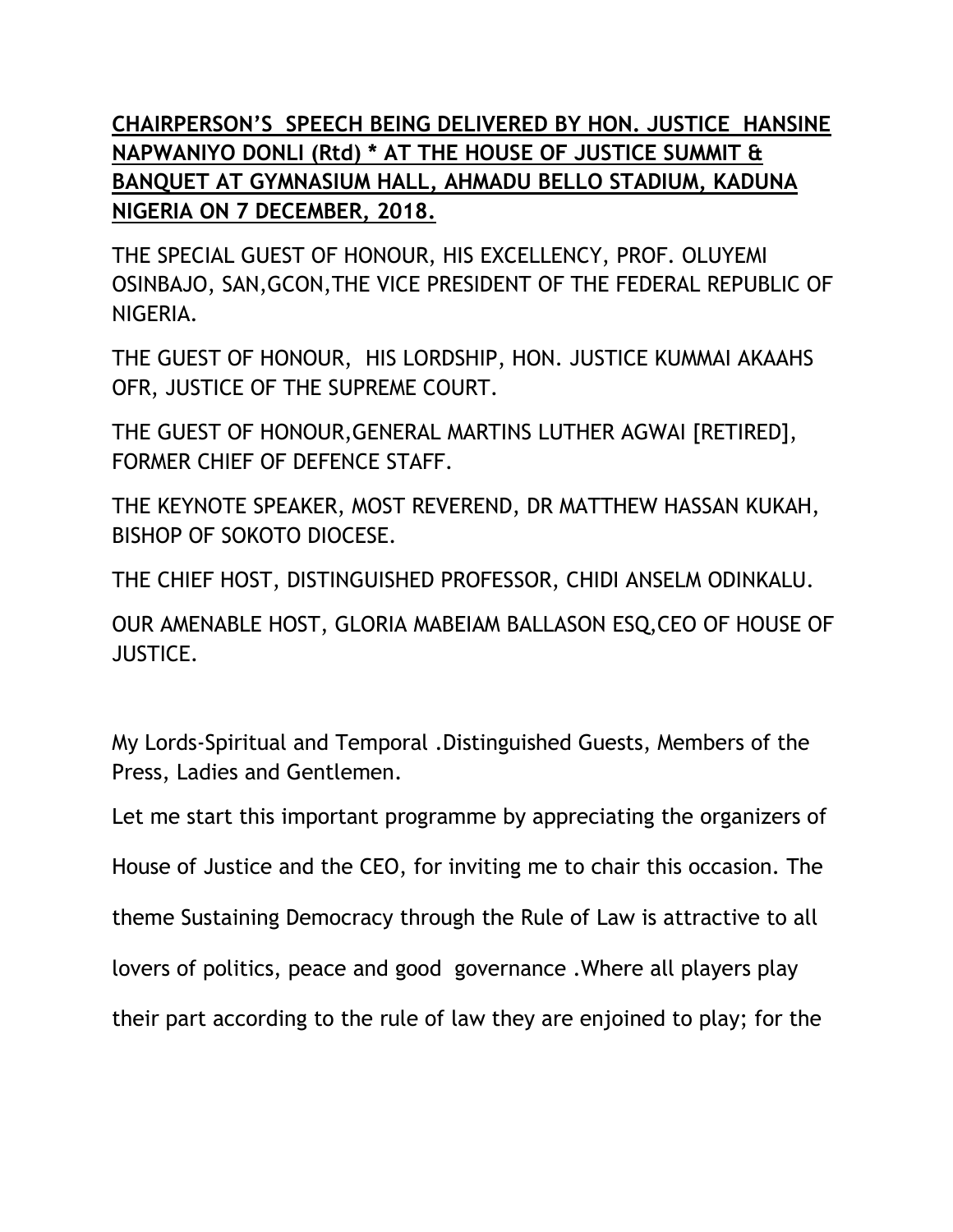advancement of development, security, peaceful coexistence, health and welfare of the people of Nigeria.

Democracy as defined in the Black's Law Dictionary, Deluxe Ninth Edition by Bryan A. Garner- the Editor-In.Chief – is the Government by the people, either directly or through representantives elected by the people. In common parlance, it is a rule of the people, by the people, for the people. For democracy to succeed as required, all other principles which will sustain it should be adhered to in its material particulars such as the rule of law and good governance. The Rule of law is defined in Black's Law dictionary quoted above, to mean or to result to where the people and the rulers or employers and em ployees are subject to the Law and all the players before a decision of a judicial arbiter is reached. It is also about giving equal opportunity before the Law without any hindrance whatsoever. Once the Supreme court of the land has decreed on a matter, the decision or verdict is final as the final Arbiter and should be obeyed by all parties .This principle of democracy and the rule of Law go hand in hand with the principal of rule of justice which is virtually a jurisprudential principle that determines the sphere of individuals liberty in the pursuit of individual welfare, so as to confine that liberty within limits that are consistent with the general welfare of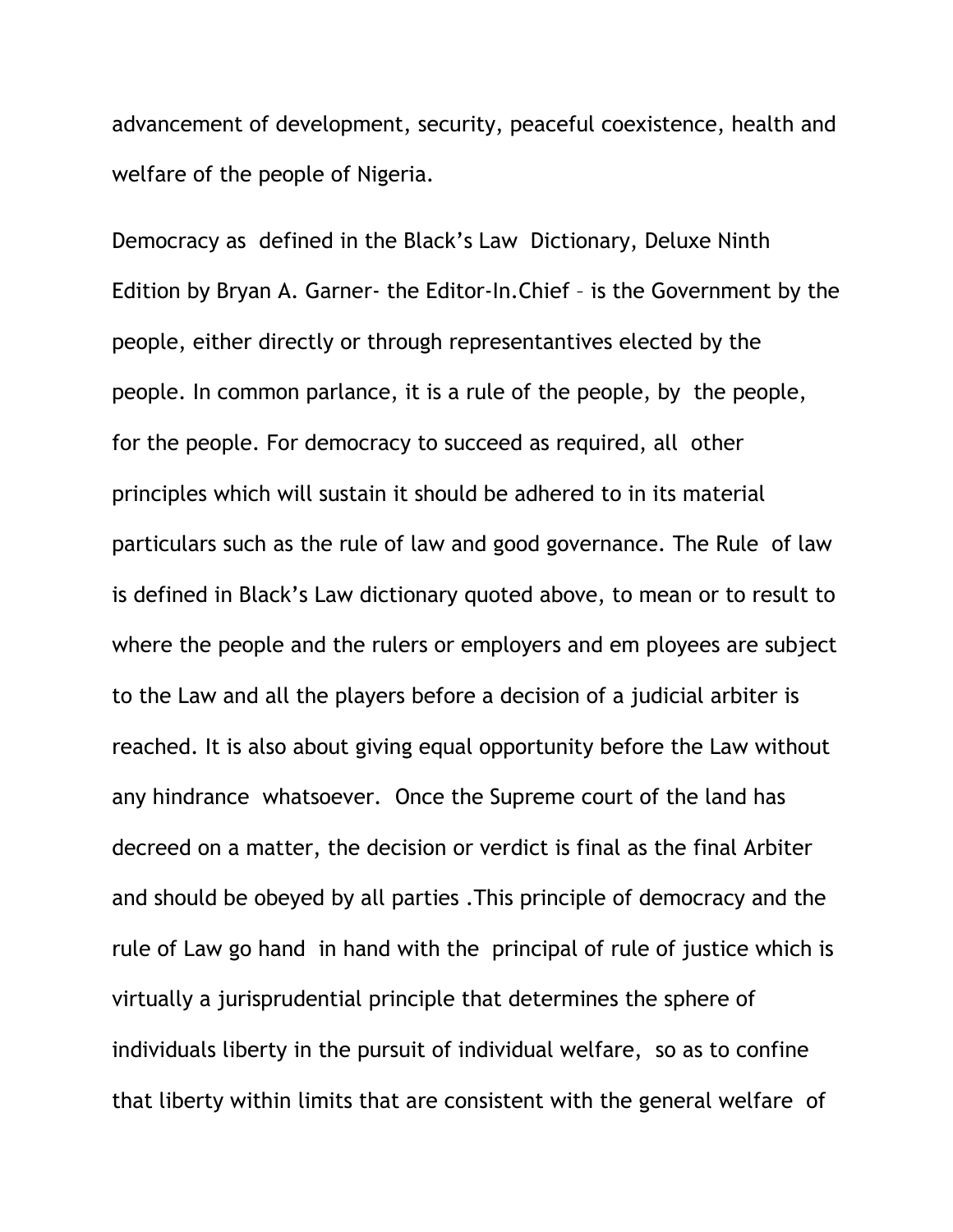humankind. Here, human right principle is important. The component of Democracy presupposes that democratic rule will abide by the Rule of Law, human rights and the doctrine of Good Governance. Where Democratic norms fail by non-obedience to the essentials above, it will be said that Democracy has failed.

This is the reason that the Economic Community of West African States [ECOWAS] in its protocol A/SP.1/12/01 on Democracy and Good Governance stated in Article 32 of the said protocol as follows :

 ''Member states agree that good governance and press freedom are essential for preserving social justice, preventing conflict, guaranteeing political stability and peace and for strengthening democracy.''

In furtherance of the noble ideals of democracy , ECOWAS Protocol in Article 33 states that

 'Member states recognize that the rule of Law involve not only the promulgation of good laws that are in conformity with the provision on human rights but also a good judicial system, a good system of administration and good management of the social apparatus '.

Article 33[2] of the said protocol on good governance states;

 'They are also convinced that a system that guarantees the smooth running of the states and the administrative and judicial services, contribute to the consolidation of the rule of law'.